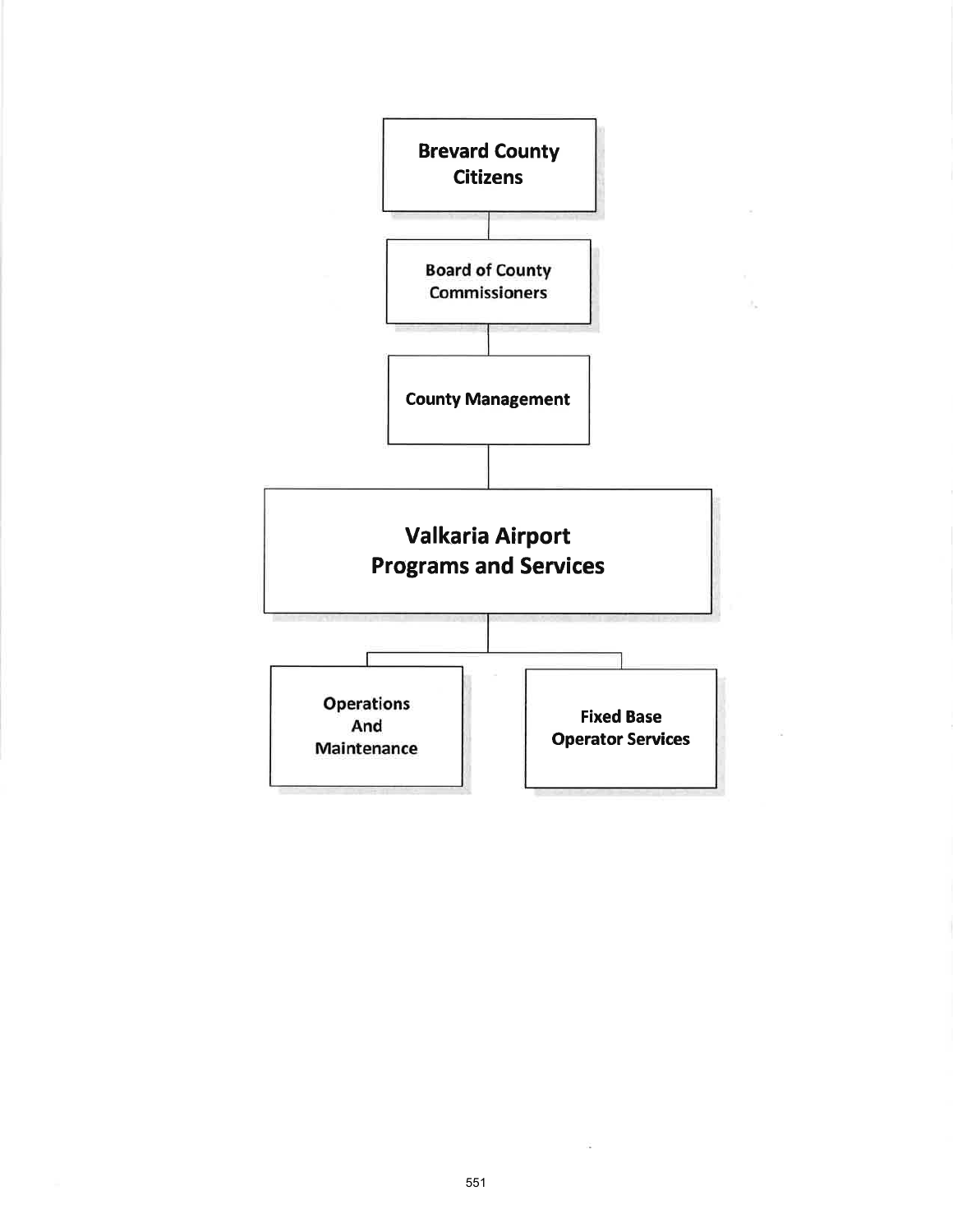### VALKARIA AIRPORT



# ADOPTED BUDGET FY2018-2019 52,727,st6

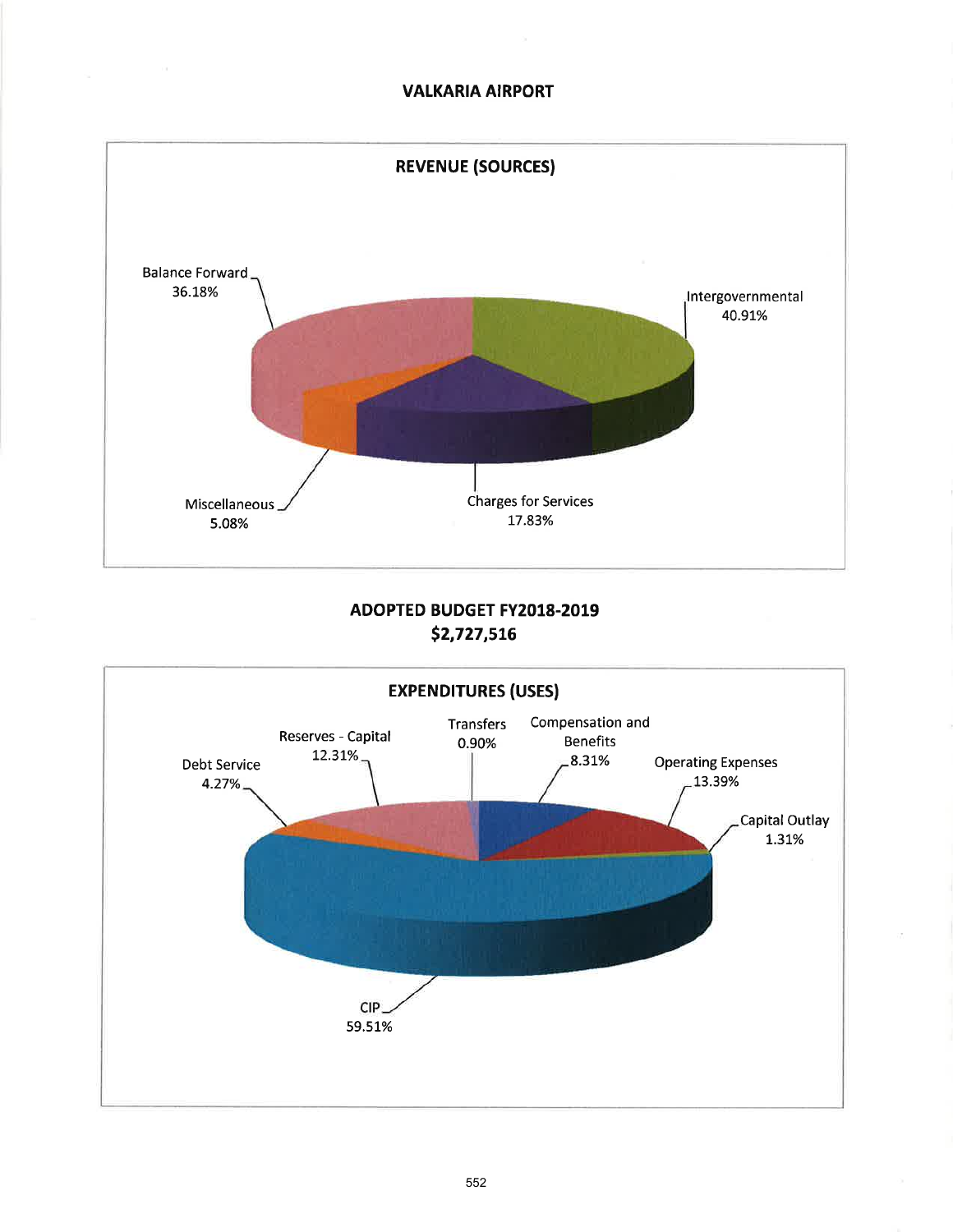# VALKARIA AIRPORT **SUMMARY**

#### MISSION STATEMENT:

To provide a safe and secure airport, twenty four hours per day/seven days per week, both airside and landside. To provide a pilot briefing area, aviation fuel, hanganspace, tie downs, retail merchandise and other ancillary services to meet the demands of airport users while, at the same time, reducing current operating expenses. Maintain compliance with all applicable FAA Regulations, Advisory Circulars, Grant Assurances and FDOT Airport License requirements.

#### PROGRAMS AND SERVICES:

### ACCOMPLISHMENTS, INITIATIVES, TRENDS AND ISSUES AND SERVICE LEVEL IMPACTS:

#### **VALKARIA AIRPORT**

Valkaria Airport provides operational oversight of four runways, associated taxiways, parking areas, tie downs and seventy-one T-hangar units

لجيف

- The airport provides land and facilities for the Habitat golf course and southern Brevard County Mosquito Control
- Unicom and Common Traffic Advisory Frequency, Universal Communications, Airport Radio Advisories, Notice of Airmen (NOTAM) postings, and supports an Airport Weather Observation (AWOS-Il)
- The Airport provides routine maintenance on various fixed navigational equipment; Precision Approach Path indicator (PAPI), Runway Edge Lights and runway end identification lights (RElLs), for each runway
- Valkaria Airport provides routine maintenance of runways and taxiways and other facilities funded through Charges For Services
- r Continuous implementation of Capital lmprovement Projects as approved by the Board of County Commissioners, funded through FAA and FDOT grants with matching funds generated from airport revenues

#### Accomplishments:

- . Updated Fuel Farm Equipment; Pumps, Credit Card Reader, for both Aviation and Public Non-Aeronautical systems
- **Started Construction Phase for Administration and Pilot Services Facility/General Aviation Terminal**
- o Started Construction Phase for Hangar-F Complex
- Started Construction Phase for Primary Runway 14-32
- . Started Construction Phase for Electrical Vault
- . Started Construction Phase for Aircraft Apron Expansion
- . Started Construction Phase for New Pole Barn

#### lnitiatives:

- Development RNAV Instrument Approach Procedure, subject to grant and Board approval
- . Property Acquisition (RWY 14/32), subject to grant and Board approval
- . Design Hangar G Complex, subject to grant and Board approval

#### Trends ond lssues

Brevard County operates a General Aviation airport and Recreation Facility which provides Fixed Base Operator service and maintenance as needed. Valkaria Airport has experienced significant growth in flight operations over the past ten years. ln 2005 the Airport experienced less than 25,000 flight operations whereas in 2OL7 operations exceeded 65,000 annually. Projects completed in FY2017-2018 are listed above; projects planned for FY2018-2019 are as follows: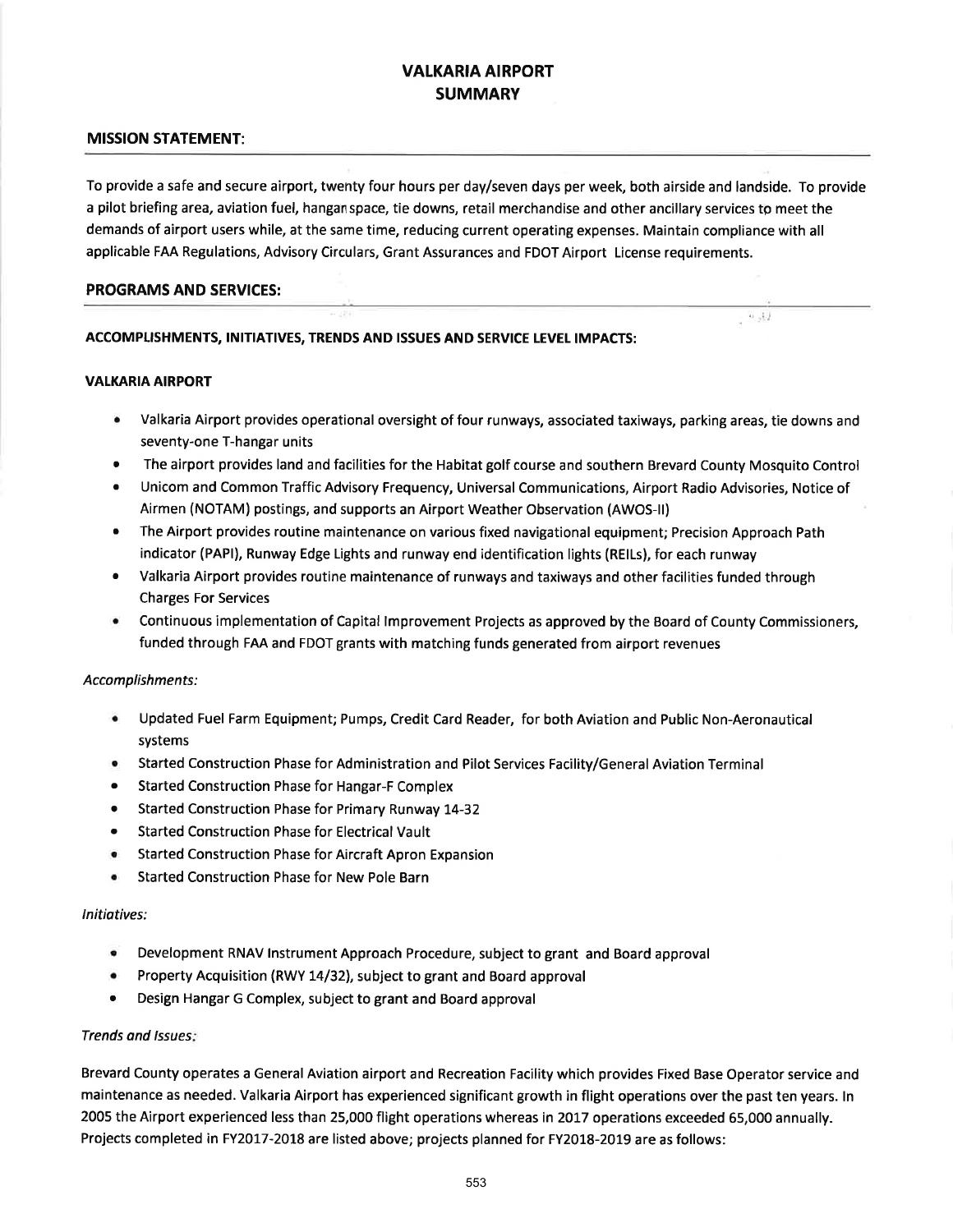# VALKARIA AIRPORT **SUMMARY**

 $-1$ 

- 18

 $\Delta$ 

- . Complete construction of Hangar-F Complex
- o Update Airport Security Systems

 $\mathbf{q}$ 

 $\sim$ 

 $\mathcal{L}(\mathcal{L})$ 

Service Level lmpocts:

N/A

 $\sim$ 

 $\alpha$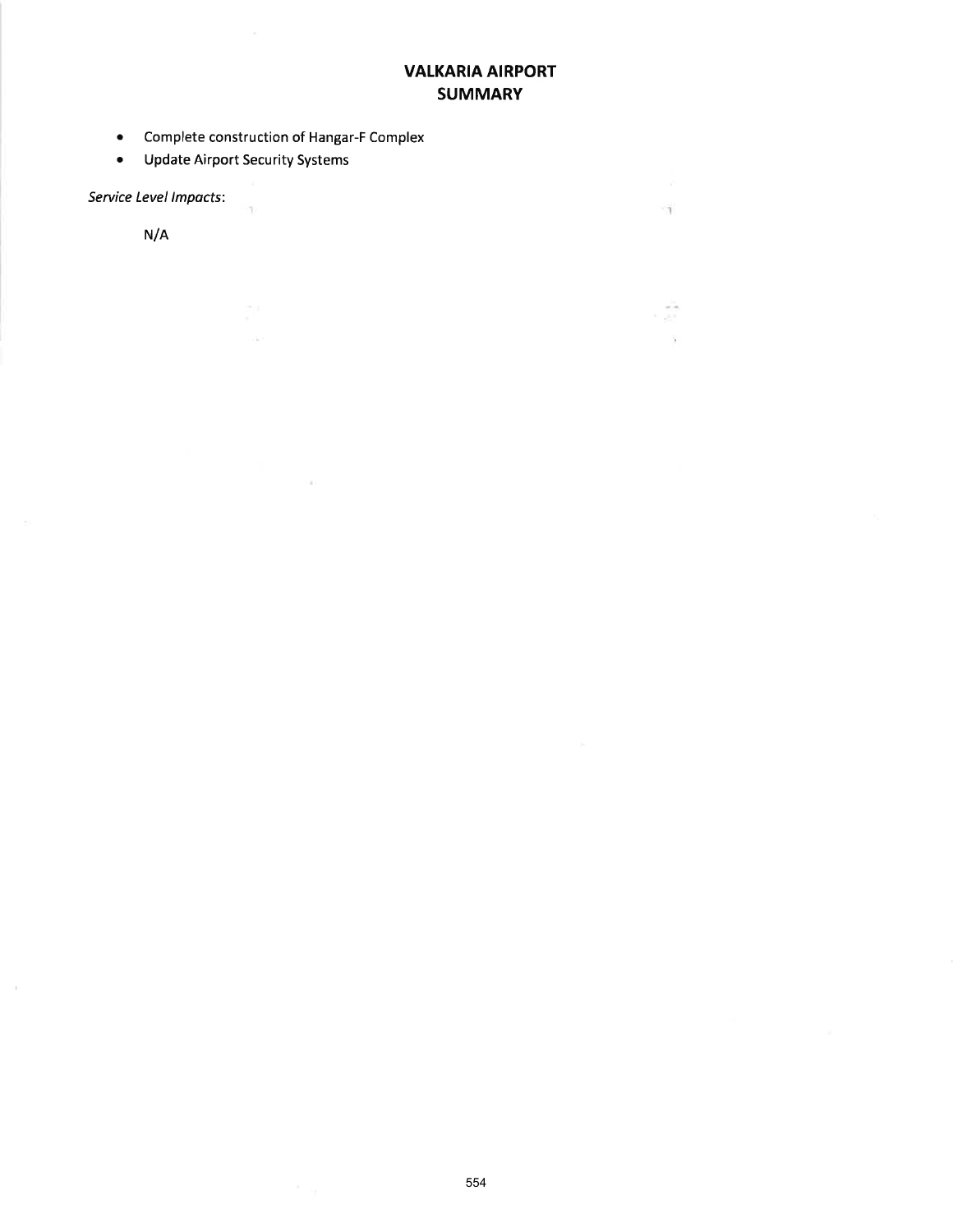### **VALKARIA AIRPORT: SUMMARY**

### PROGRAM REVENUES AND EXPENDITURES

|                                   |               | <b>Final</b>  | <b>Adopted</b> |                   |              |
|-----------------------------------|---------------|---------------|----------------|-------------------|--------------|
|                                   | <b>Actual</b> | <b>Budget</b> | <b>Budget</b>  |                   | %            |
|                                   | FY2016-2017   | FY2017-2018   | FY2018-2019    | <b>Difference</b> | (Inc)/Dec    |
| <b>REVENUES:</b>                  |               |               |                |                   |              |
| Taxes                             | \$0           | \$0           | \$0            | \$0               | 0.00%        |
| Permits, Fees & Spec. Assess.     | \$0           | \$0           | \$0            | \$0               | 0.00%        |
| Intergovernmental                 | \$693,413     | \$7,827,547   | \$1,174,419    | (56, 653, 128)    | $(85.00\%)$  |
| <b>Charges for Services</b>       | \$387,306     | \$514,210     | \$512,049      | (52, 161)         | (0.42%)      |
| <b>Fines and Forfeits</b>         | \$0           | \$0           | \$0            | \$0               | 0.00%        |
| Miscellaneous                     | \$225,281     | \$186,580     | \$145,941      | (540, 639)        | (21.78%)     |
| <b>Statutory Reduction</b>        | \$0           | (5426, 417)   | (591, 621)     | \$334,796         | (78.51%)     |
| <b>Operating Revenues</b>         | \$1,306,000   | \$8,101,920   | \$1,740,788    | ( \$6,361,132)    | (78.51%)     |
|                                   |               |               |                |                   |              |
| Balance Forward                   | \$368,946     | \$266,758     | \$986,728      | \$719,970         | 269.90%      |
| Transfers - General Revenue       | \$0           | \$0           | \$0            | \$0               | 0.00%        |
| Transfers - Other                 | \$0           | \$0           | \$0            | \$0               | 0.00%        |
| <b>Other Finance Source</b>       | \$0           | \$1,164,125   | \$0            | (51, 164, 125)    | $(100.00\%)$ |
| <b>Non-Operating Revenues</b>     | \$368,946     | \$1,430,883   | \$986,728      | (5444, 155)       | (31.04%)     |
| <b>TOTAL REVENUES</b>             | \$1,674,946   | \$9,532,803   | \$2,727,516    | ( \$6,805,287]    | (71.39%)     |
| <b>EXPENDITURES</b>               |               |               |                |                   |              |
| <b>Compensation and Benefits</b>  | \$165,541     | \$181,926     | \$226,561      | \$44,635          | 24.53%       |
| <b>Operating Expenses</b>         | \$239,719     | \$343,064     | \$365,256      | \$22,192          | 6.47%        |
| Capital Outlay                    | \$0           | \$37,000      | \$35,800       | (\$1,200)         | (3.24%)      |
| <b>Grants and Aid</b>             | \$0           | \$0           | \$0            | \$0               | 0.00%        |
| <b>Operating Expenditures</b>     | \$405,260     | \$561,990     | \$627,617      | \$65,627          | 11.68%       |
|                                   |               |               |                |                   |              |
| <b>CIP</b>                        | \$1,270,679   | \$8,696,134   | \$1,623,027    | (57,073,107)      | (81.34%)     |
| <b>Debt Service</b>               | \$24,571      | \$100,828     | \$116,575      | \$15,747          | 15.62%       |
| <b>Reserves-Operating</b>         | \$0           | \$0           | \$0            | \$0               | 0.00%        |
| Reserves - Capital                | \$0           | \$150,000     | \$335,812      | \$185,812         | 123.87%      |
| <b>Reserves - Restricted</b>      | \$0           | \$0           | \$0.           | SO <sub>2</sub>   | 0.00%        |
| <b>Transfers</b>                  | \$23,879      | \$23,851      | \$24,485       | \$634             | 2.66%        |
| <b>Non-Operating Expenditures</b> | \$1,319,129   | \$8,970,813   | \$2,099,899    | (56,870,914)      | (76.59%)     |
| <b>TOTAL EXPENDITURES</b>         | \$1,724,390   | \$9,532,803   | \$2,727,516    | ( \$6,805,287]    | (71.39%)     |
| <b>PERSONNEL:</b>                 |               |               |                |                   |              |
|                                   |               |               |                |                   |              |
| <b>Full-time positions</b>        | 2.00          | 2.00          | 2.00           | 0.00              | 0.00%        |
| <b>Part-time Positions</b>        | 1.00          | 1.00          | 1.00           | 0.00              | 0.00%        |
| <b>Full-time Equivalent</b>       | 2.50          | 2.50          | 2.50           | 0.00              | 0.00%        |
| <b>Temporary FTE</b>              | 0.00          | 0.50          | 0.50           | 0.00              | 0.00%        |
| <b>Seasonal FTE</b>               | 0.00          | 0.00          | 0.00           | 0.00              | 0.00%        |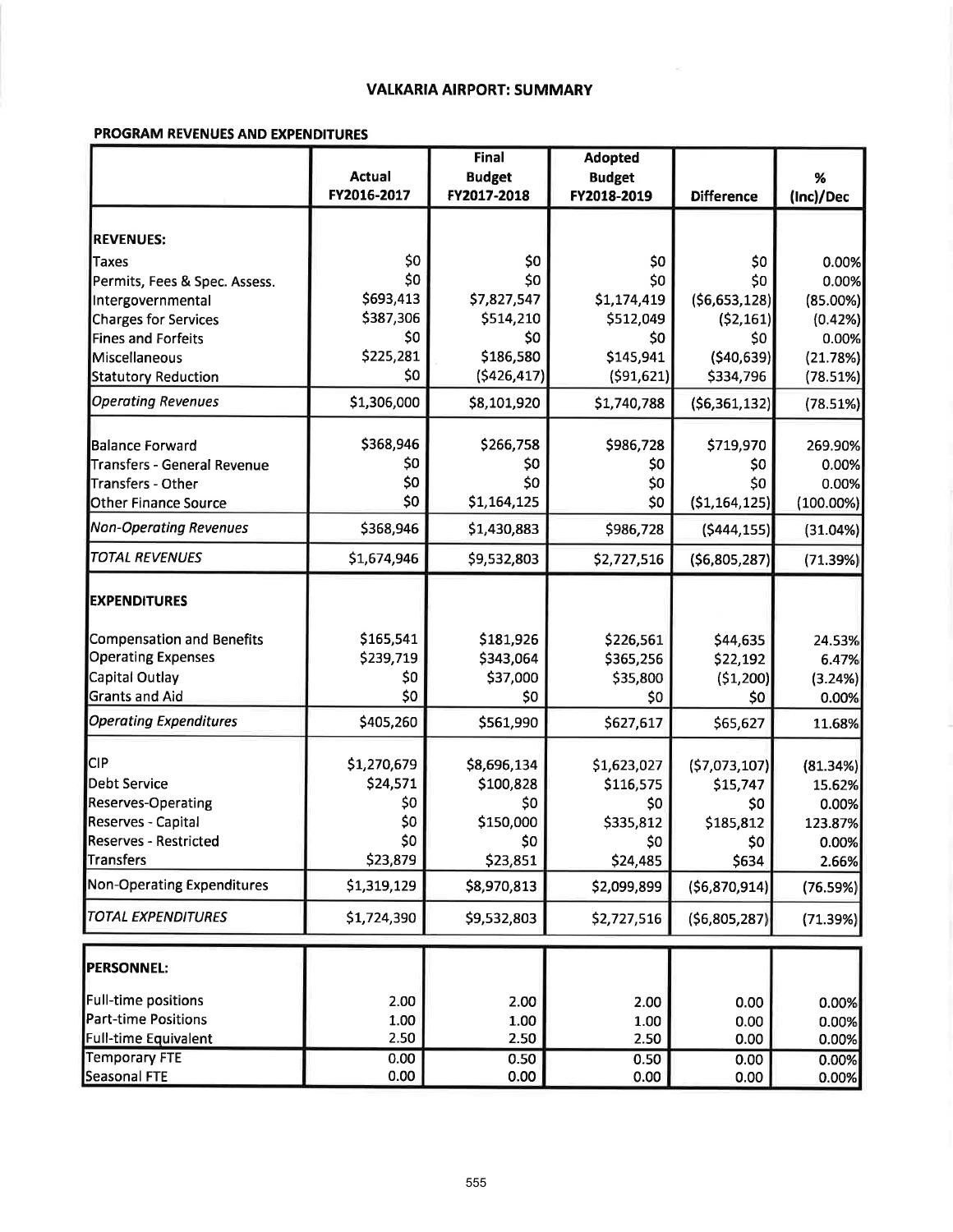### VALKARIA AIRPORT: BUDGET VARIANCES

| <b>REVENUES</b>                    | <b><i>VARIANCE</i></b> | <b>% VARIANCE</b> | <b>EXPLANATION</b>                                                                                                                          |
|------------------------------------|------------------------|-------------------|---------------------------------------------------------------------------------------------------------------------------------------------|
| <b>Taxes</b>                       | \$0                    | 0.00%             |                                                                                                                                             |
| Permits, Fees & Spec. Assess.      | \$0                    | 0.00%             |                                                                                                                                             |
| Intergovernmental                  | (56,653,128)           | $(85.00\%)$       | Associated with Federal Aviation Administration and<br>Florida Department of Transportation projects that<br>were completed in FY 2017-2018 |
| <b>Charges for Services</b>        | (52, 161)              | (0.42%)           | Anticipated changes in receipts from fuel charges and<br>tie-down charges                                                                   |
| <b>Fines and Forfeits</b>          | \$0                    | 0.00%             |                                                                                                                                             |
| <b>Miscellaneous</b>               | (\$40,639)             | (21.78%)          | Anticipated changes in receipts from rentals in FY 2018-<br>2019                                                                            |
| <b>Statutory Reduction</b>         | \$334,796              | (78.51%)          | Corresponds with decrease in Operating Revenue                                                                                              |
| <b>Balance Forward</b>             | \$719,970              | 269.90%           | Associated with the Hanger F project not completed in<br>FY 2017-2018                                                                       |
| <b>Transfers - General Revenue</b> | \$0                    | 0.00%             |                                                                                                                                             |
| Transfers - Other                  | \$0                    | $0.00\%$          |                                                                                                                                             |
| <b>Other Finance Source</b>        | (51, 164, 125)         | $(100.00\%)$      | Associated with financing assigned to projects<br>completed in FY 2017-2018                                                                 |

 $\mathcal{Z}_\bullet$ 

 $\tilde{\mathbf{z}}$ 

 $\sim$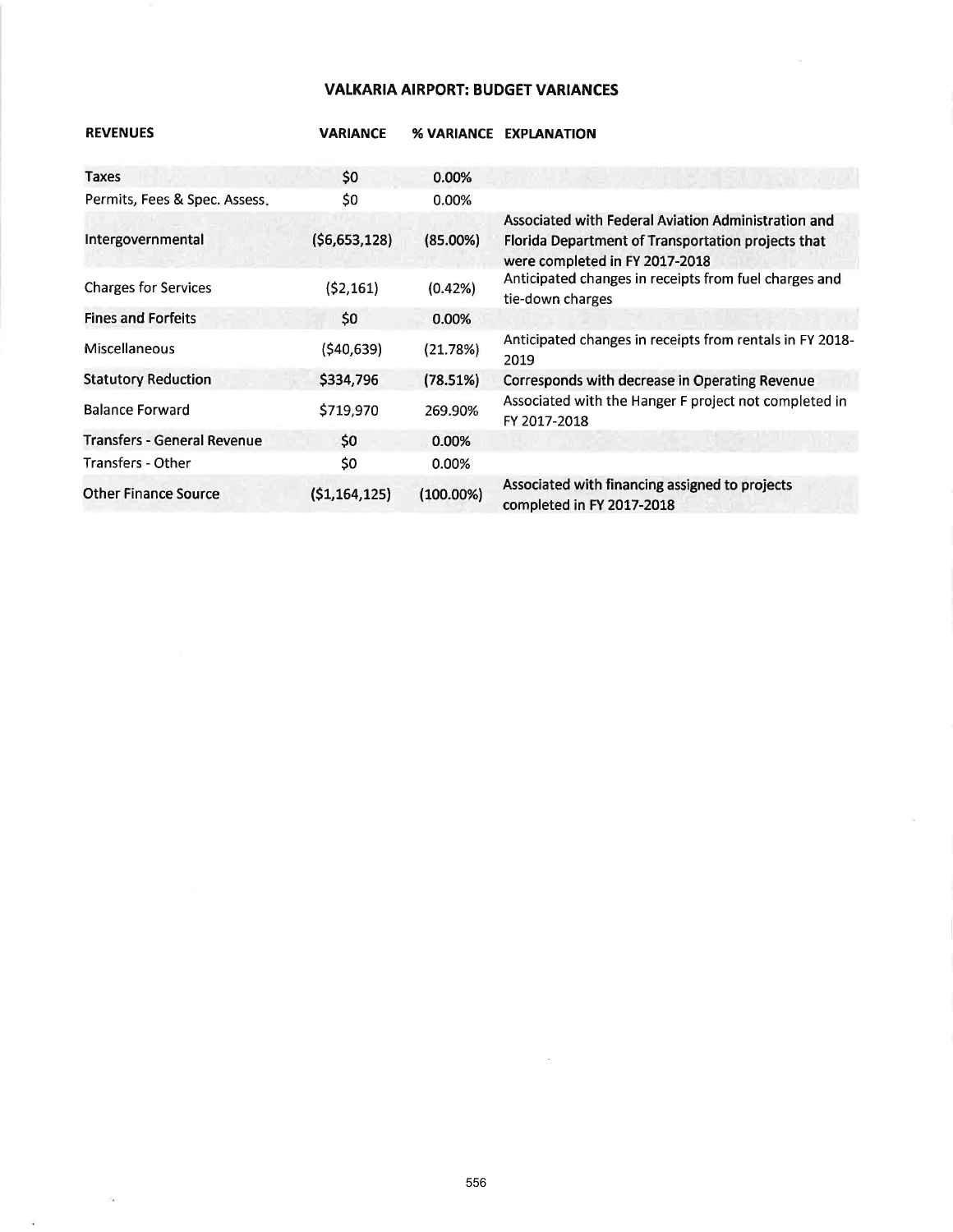# **VALKARIA AIRPORT: BUDGET VARIANCES**

**VARIANCE % VARIANCE EXPLANATION** 

**EXPENDITURES** 

| <b>Compensation and Benefits</b> | \$44,635     | 24.53%   | Associated with one new part-time temporary position,<br>Cost of Living Increases and FRS rate increases                            |
|----------------------------------|--------------|----------|-------------------------------------------------------------------------------------------------------------------------------------|
| <b>Operating Expenses</b>        | \$22,192     | 6.47%    | Primarily due to an anticipated increase in security,<br>utility and repair and maintenance costs in FY 2018-<br>2019               |
| Capital Outlay                   | (51,200)     | (3.24%)  | Reflective of Capital Outlay requirements for FY 2018-<br>2019                                                                      |
| <b>Grants and Aid</b>            | \$0          | 0.00%    |                                                                                                                                     |
| <b>CIP</b>                       | (57,073,107) | (81.34%) | Associated with projects completed in FY 2017-2018                                                                                  |
| Debt Service                     | \$15,747     | 15.62%   | Primarily due to higher interest charges in FY 2018-<br>2019                                                                        |
| <b>Reserves-Operating</b>        | \$0          | 0.00%    |                                                                                                                                     |
| Reserves - Capital               | \$185,812    | 123.87%  | Associated with future projects                                                                                                     |
| <b>Reserves - Restricted</b>     | \$0          | 0.00%    |                                                                                                                                     |
| <b>Transfers</b>                 | \$634        | 2.66%    | Amount allocated to meet FY 2018-2019 transfer to<br>General Government for debt associated with<br>Commercial Paper issued in 2010 |

 $\sim 100$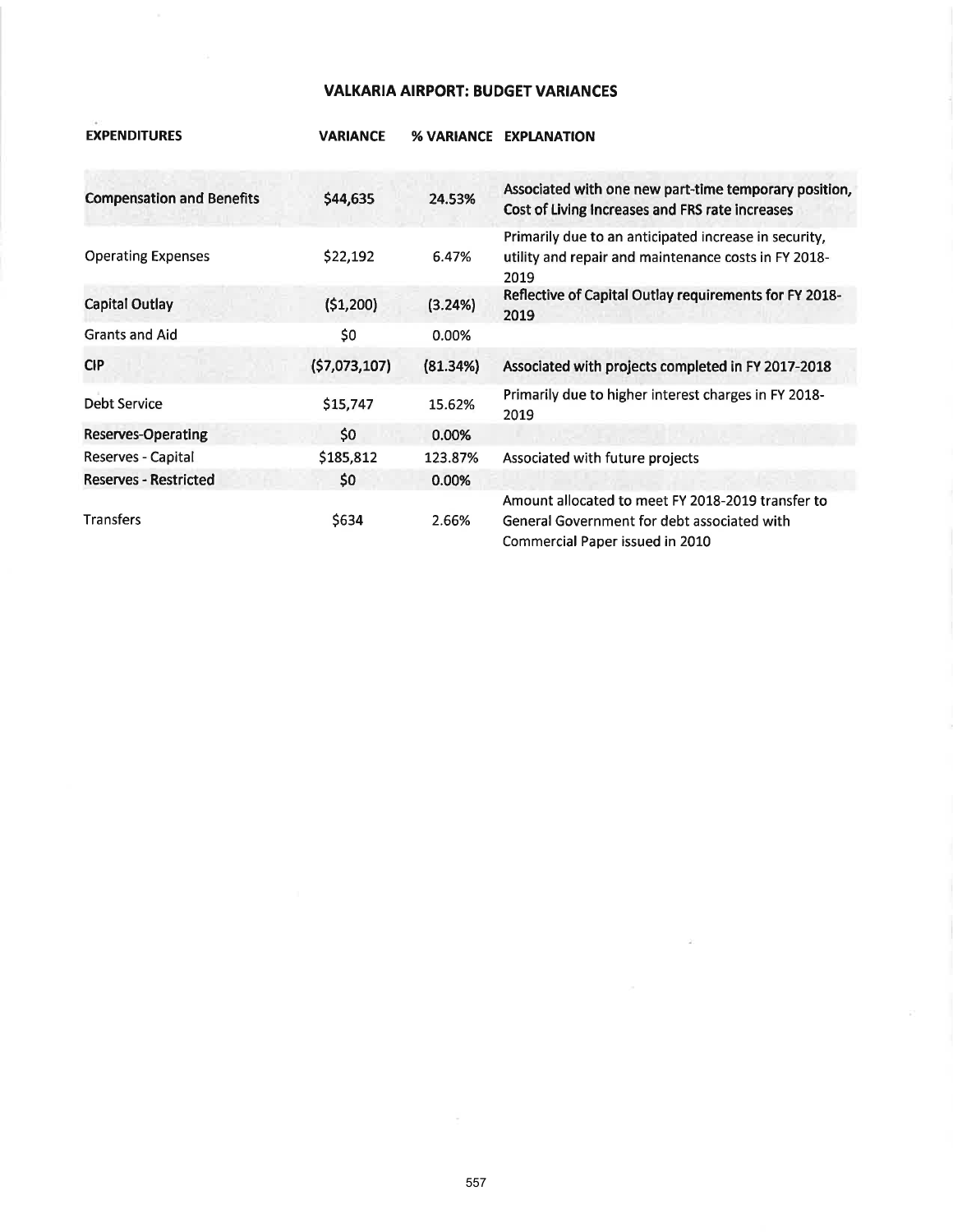# **VALKARIA AIRPORT PERFORMANCE MEASURES**

| <b>OBJECTIVE</b>                                                                                         | <b>MEASURE</b>                                                                        | <b>ACTUAL</b><br>FY 2016-2017 | <b>ESTIMATED</b><br>FY 2017-2018 | <b>PROJECTED</b><br>FY 2018-2019 |
|----------------------------------------------------------------------------------------------------------|---------------------------------------------------------------------------------------|-------------------------------|----------------------------------|----------------------------------|
| Safeguard Life, Safety and Property<br><b>Maintaining Levels of Service</b>                              | Security and Foreign Object<br>Damage (FOD) Inspections                               | 720                           | 720                              | 720                              |
| Improve Effectiveness and Efficiency of<br><b>Operations</b>                                             | <b>Gallons of Fuel Sold</b>                                                           | 47,000                        | 48,000                           | 50,000                           |
| <b>Compliance with Federal Aviation</b><br><b>Administration Advisory Circulars AC</b><br>150/5300-13A   | Airport Layout Plan Updated<br>and Federal Aviation<br><b>Administration Approved</b> | 100%                          | 100%                             | 100%                             |
| Pass Florida Department of<br><b>Transportation Inspections without</b><br><b>Conditional Operations</b> | <b>Annual State License</b>                                                           | 100%                          | 100%                             | 100%                             |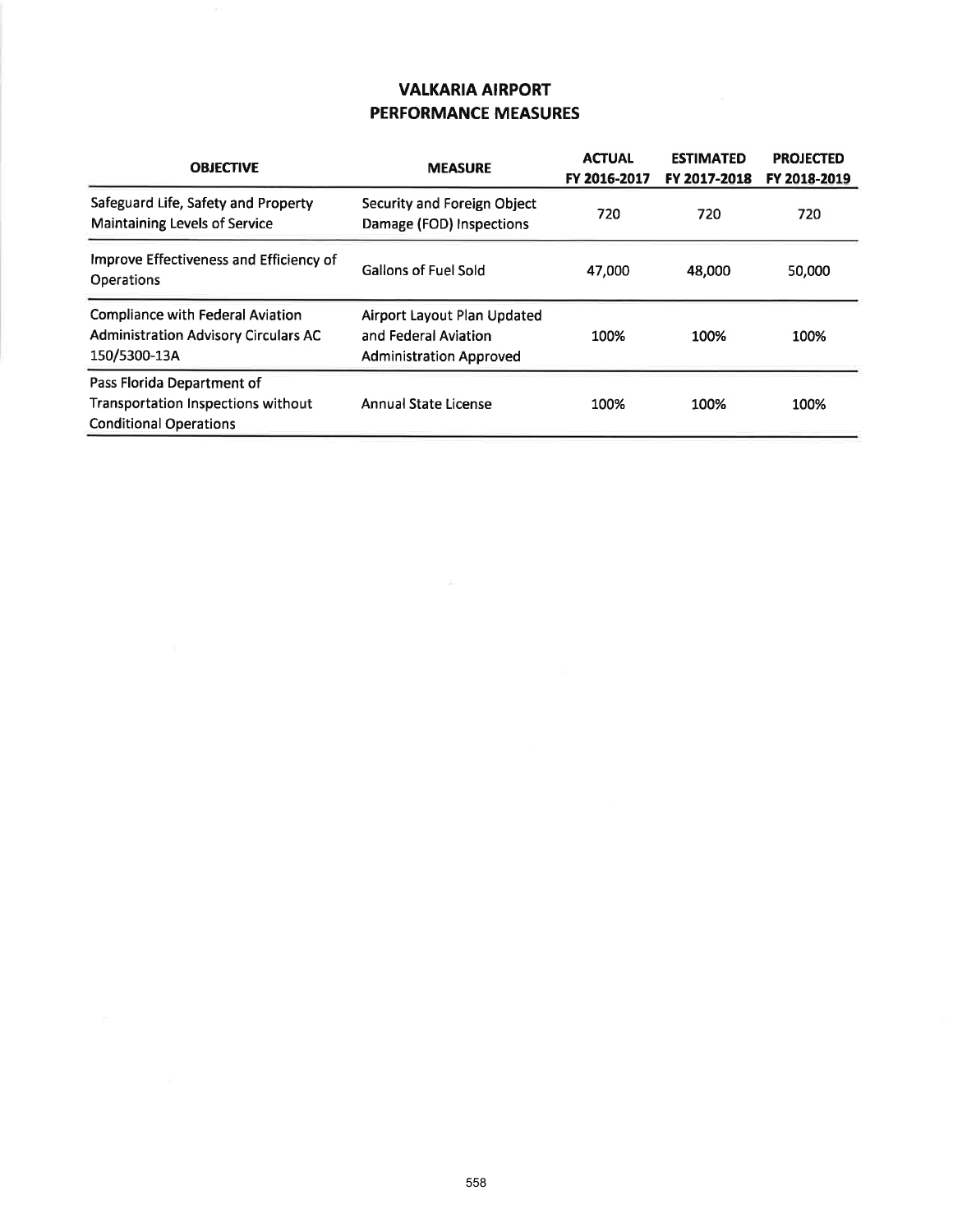# VALKARIA AIRPORT TRAVELA & B SUMMARY

|                                            |                 |                    | <b>FUNDING</b>              |                   |  |
|--------------------------------------------|-----------------|--------------------|-----------------------------|-------------------|--|
| <b>DESCRIPTION</b>                         | <b>POSITION</b> | <b>DESTINATION</b> | <b>SOURCE</b>               | <b>TOTAL COST</b> |  |
| <b>VALKARIA AIRPORT:</b>                   |                 |                    |                             |                   |  |
| S & F Aviation Convention                  | <b>Director</b> | Lakeland, FL       | <b>Charges for Services</b> | \$300             |  |
| <b>S &amp; F Aviation Convention</b>       | <b>Staff</b>    | Lakeland, FL       | <b>Charges for Services</b> | \$300             |  |
| Florida Airports Council Conference        | Director        | Tampa, FL          | <b>Charges for Services</b> | \$1,500           |  |
| <b>Florida Airports Council Conference</b> | <b>Staff</b>    | Tampa, FL          | <b>Charges for Services</b> | \$1,500           |  |
| FAA, FAC, FDOT Meetings                    | <b>Director</b> | Orlando            | <b>Charges for Services</b> | \$300             |  |
| <b>TOTAL FOR DEPARTMENT:</b>               |                 |                    |                             | \$3,900           |  |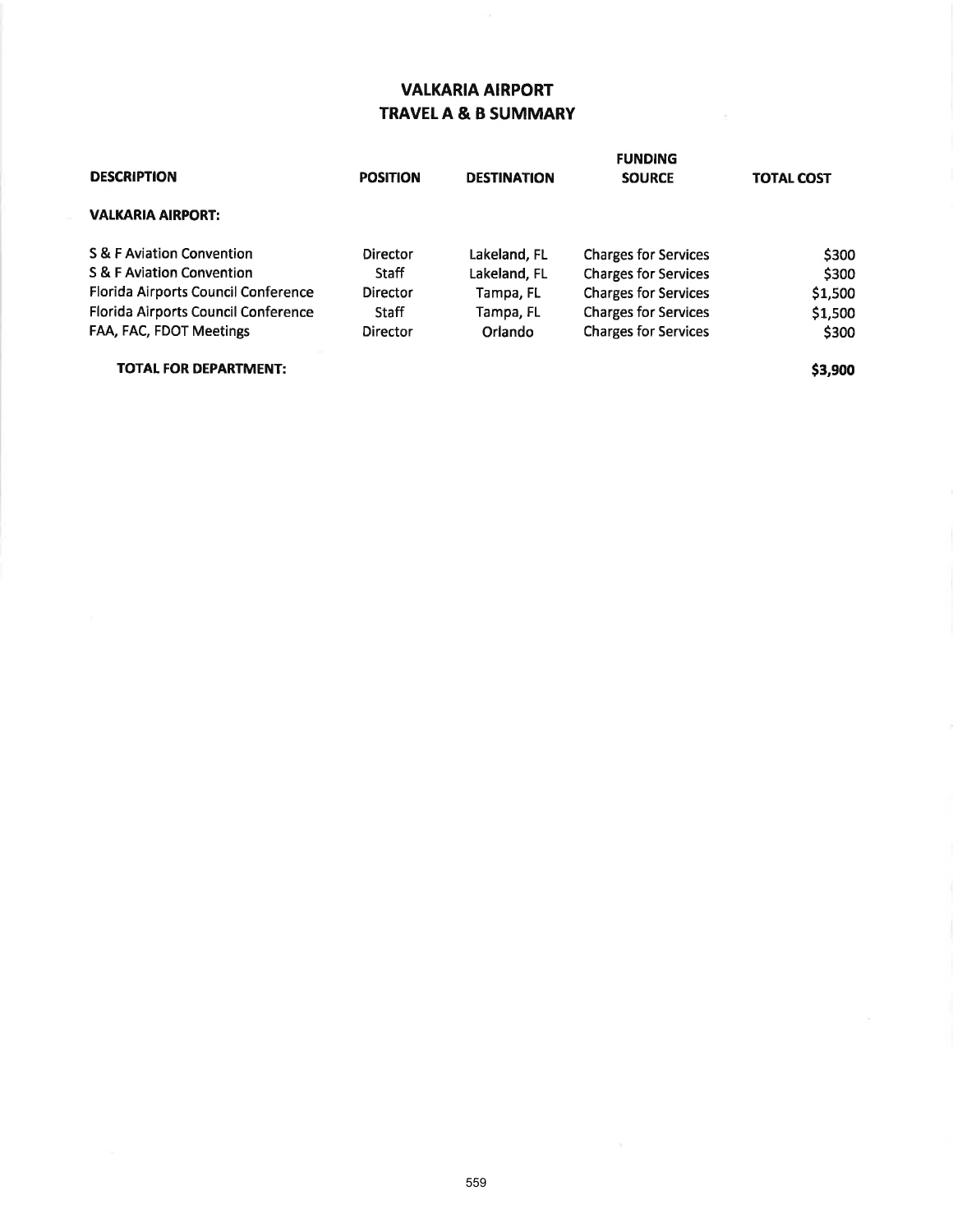# **VALKARIA AIRPORT**  $\text{CAPITAL OUTLAY SUMMARY}^1$

|                                         |                 |                  | <b>FUNDING</b>   |                   |
|-----------------------------------------|-----------------|------------------|------------------|-------------------|
| <b>DESCRIPTION</b>                      | <b>QUANTITY</b> | <b>UNIT COST</b> | <b>SOURCE</b>    | <b>TOTAL COST</b> |
| <b>VALKARIA AIRPORT:</b>                |                 |                  |                  |                   |
| Laptop Computer                         | 1               | \$2,000          | <b>User Fees</b> | \$2,000           |
| New General Aviation Terminal Furniture | Multiple        | \$33,800         | <b>User Fees</b> | \$33,800          |
| <b>TOTAL FOR DEPARTMENT:</b>            |                 |                  |                  | \$35,800          |

l) Equipment with a value in excess of\$1,000 (computers \$750). Approved items may be purchased using existing Public Sector Purchasing Cooperative contracts awarded through full and open competition when in the best interest of the County.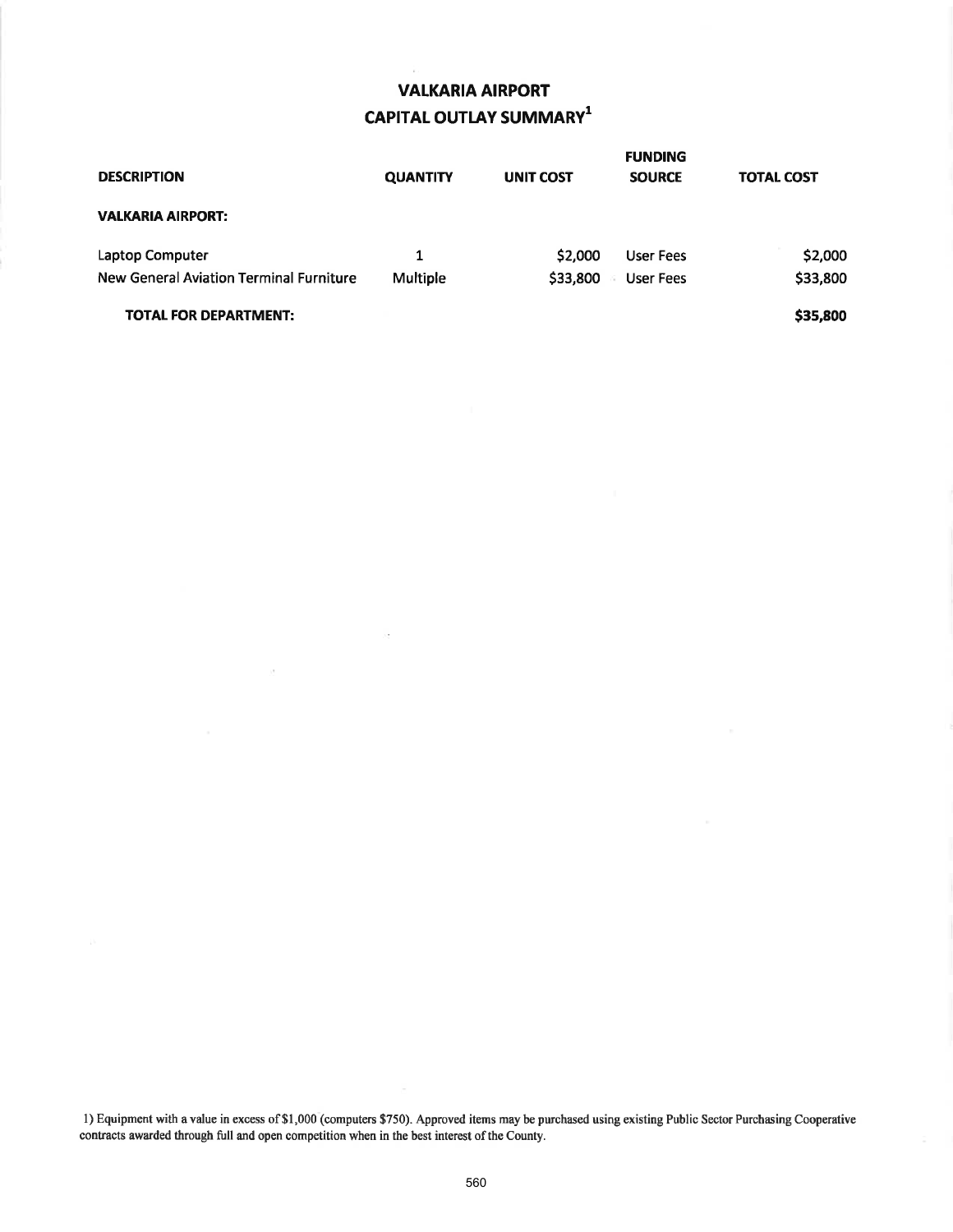# **VALKARIA AIRPORT** CAPITAL IMPROVEMENTS PROGRAM

| <b>DESCRIPTION</b>                         | <b>FUNDING SOURCE</b>           | <b>TOTAL COST</b> |
|--------------------------------------------|---------------------------------|-------------------|
| <b>VAKARIA AIRPORT:</b>                    |                                 |                   |
| T-Hangar F Complex                         | Grant/Loan                      | \$1,842,234       |
| Rehabilitation Runway 14/32                | Grant/Loan/Charges for Services | \$1,070,140       |
| Admin Office and General Aviation Terminal | Grant/Loan                      | \$510,297         |
| Airport Entrance Sign & Safe Viewing Area  | Grant                           | \$18,500          |

#### TOTAL FUNDED FOR DEPARTMENT:

\$3,441,171

 $\chi$